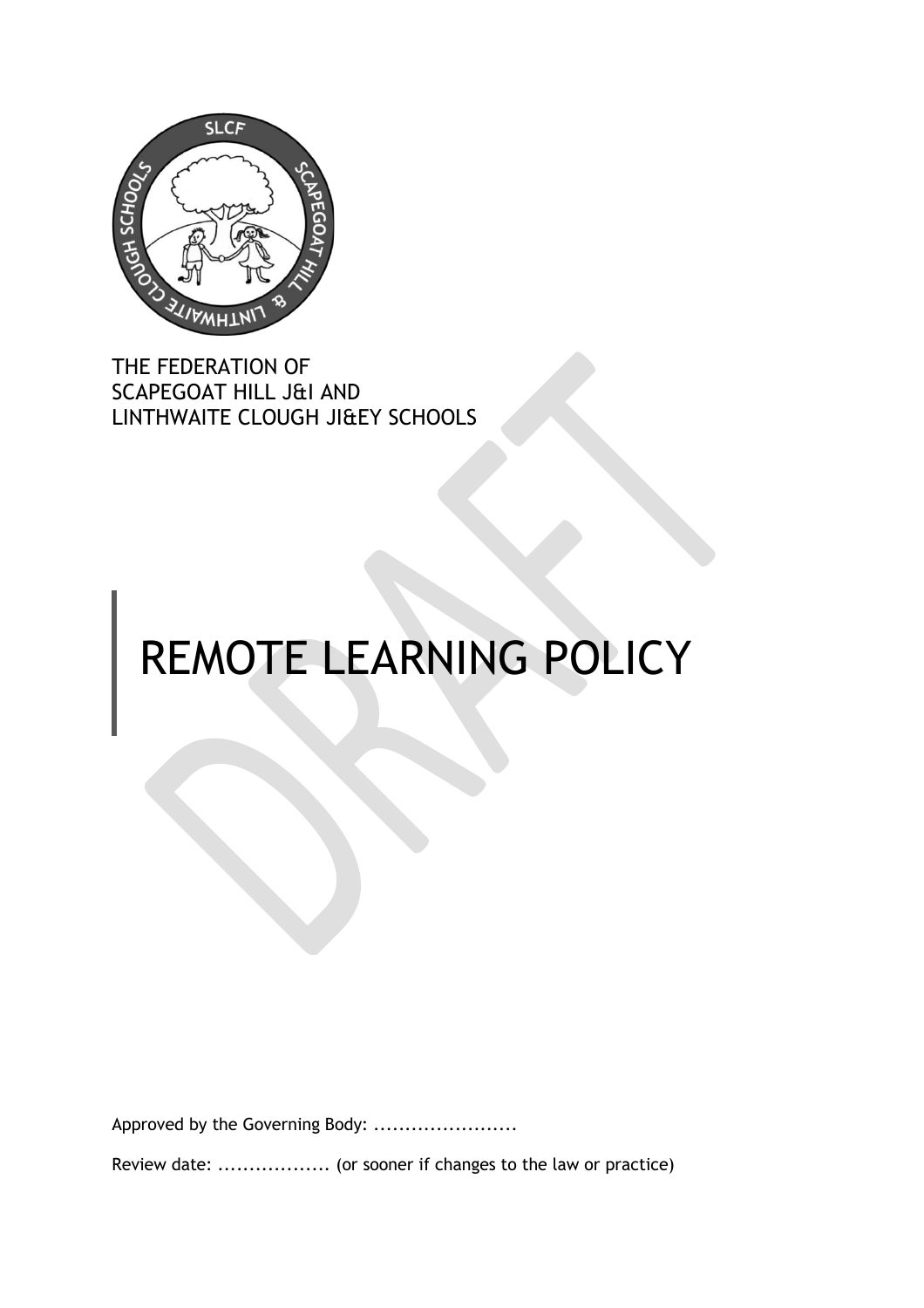*SLC Federation vision – to be a community of confident, creative learners thriving together in a rich, inclusive environment that raises the aspirations of each unique child.*

# **Remote Learning at Scapegoat Hill and Linthwaite Clough Federation**

# **Aim**

This policy sets out expectations and guidance for children, parents, staff, governors and any other invested party of our remote learning provision.

This policy will:

- Support parents in understanding our rational for remote learning
- Ensure consistency in the approach to remote learning for pupils who aren't in school
- Set out expectations for all members of the school community with regard to remote learning
- Provide appropriate guidelines for safeguarding when working online

# **Rationale**

Government guidance states that, 'where remote, or blended, learning is necessary it must be high quality and safe. It must align closely with what we are teaching in school.' Remote learning is where a child, or group of children, are learning from a location other than in school.

Our remote learning provision will be broad and ambitious to match the learning in school; it will align with our vision to raise children's aspirations. The individual educational needs of each child that cannot attend school due to COVID-19 will be considered when planning for their remote learning. Where necessary, the SENDCo will be involved in creating and delivering remote learning to support children on our SEND register.

Across the Federation, we will ensure remote learning covers the same knowledge, concepts, skills and practice that are being taught in class so that on returning to school no additional gaps in learning have been inadvertently created.

Our approach to remote learning has considered, as much as feasibly possible, responses from parental consultation. This includes:

- Available time parents working from home, number of siblings
- Available technology number of devices, number of siblings sharing devices
- Ability to support in different subjects
- Confidence of parents and carers
- Anxiety at children isolating and/or missing school
- What worked well during lockdown
- What we could improve/provide to support parents/carers and children

#### **Remote Learning Timescale and Teacher Responsibility**

When a class, bubble or individual has to isolate, the teacher responsible for their education, with the support of colleagues, the Senior Leadership Team (SLT) and our SENDCo, will provide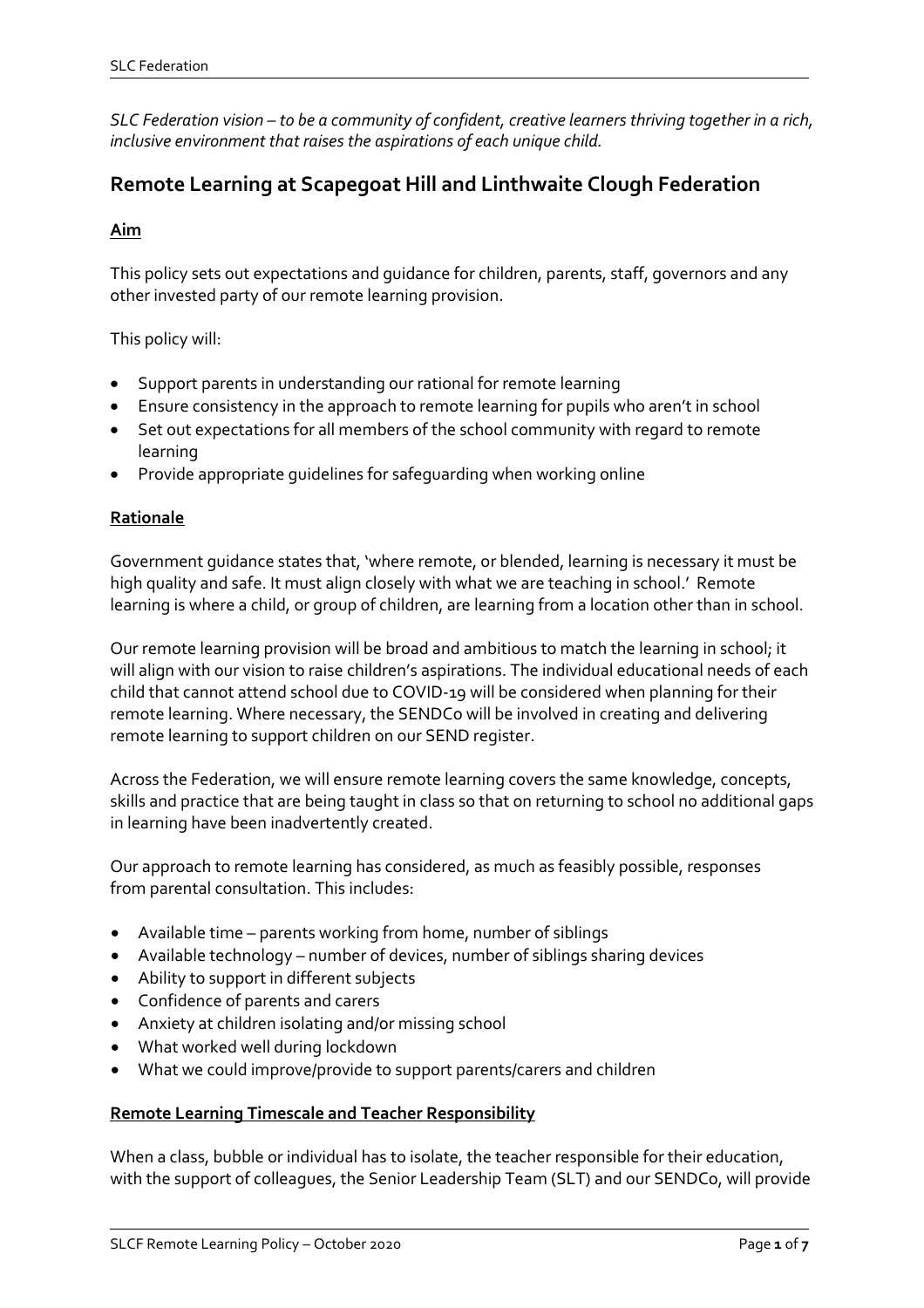immediate remote learning through a blend of online and paper-based activities that adhere to the ethos and vision of the school. *'Immediate' is defined as starting on the first full day after being notified of any absence.*

If a whole class or bubble are learning remotely, the teacher and/or educational teaching assistant will aim to contact each child every day. This will be done via a Teams meeting. One teacher and up to 8 children will be involved in the Teams meeting. This will allow for feedback, discussion between peers and further support with work set.

Teachers will endeavour to view and feedback on as much of the children's work as they are able. For individual children feedback will be given at least twice a week. This is to ensure the teacher can balance the demands of remote learning with their workload inside of school.

If the teacher is ill, another member of the year group team, the educational teaching assistant from that class or a member of the senior leadership team will contact the class or bubble.

Parents/carers should use the TEAMs chat or year group email to contact the teacher regarding any aspect of remote learning. The details should be provided with the pack. Teachers will endeavour to reply within 24 hours of receiving the message. Messages will be checked and responded to during school hours unless there is an exceptional reason to reply after hours.

#### **Our Remote Learning Curriculum**

As mentioned above, our curriculum for remote learning will aim to be as broad and balanced as our school curriculum and align with our vision and values. All pupils will receive learning in the specific areas listed in the government guidance, including the following:

 $\overline{a}$ 

#### Early Years

- Communication and language
- Personal, social and emotional development
- Physical development
- Early reading, phonics acquisition and vocabulary
- Early maths
- RHE

#### Key Stage 1/2

- Phonics
- Reading
- Increasing vocabulary
- Writing
- Maths
- Science
- RHE
- Humanities
- PHSE
- Arts
- **PF**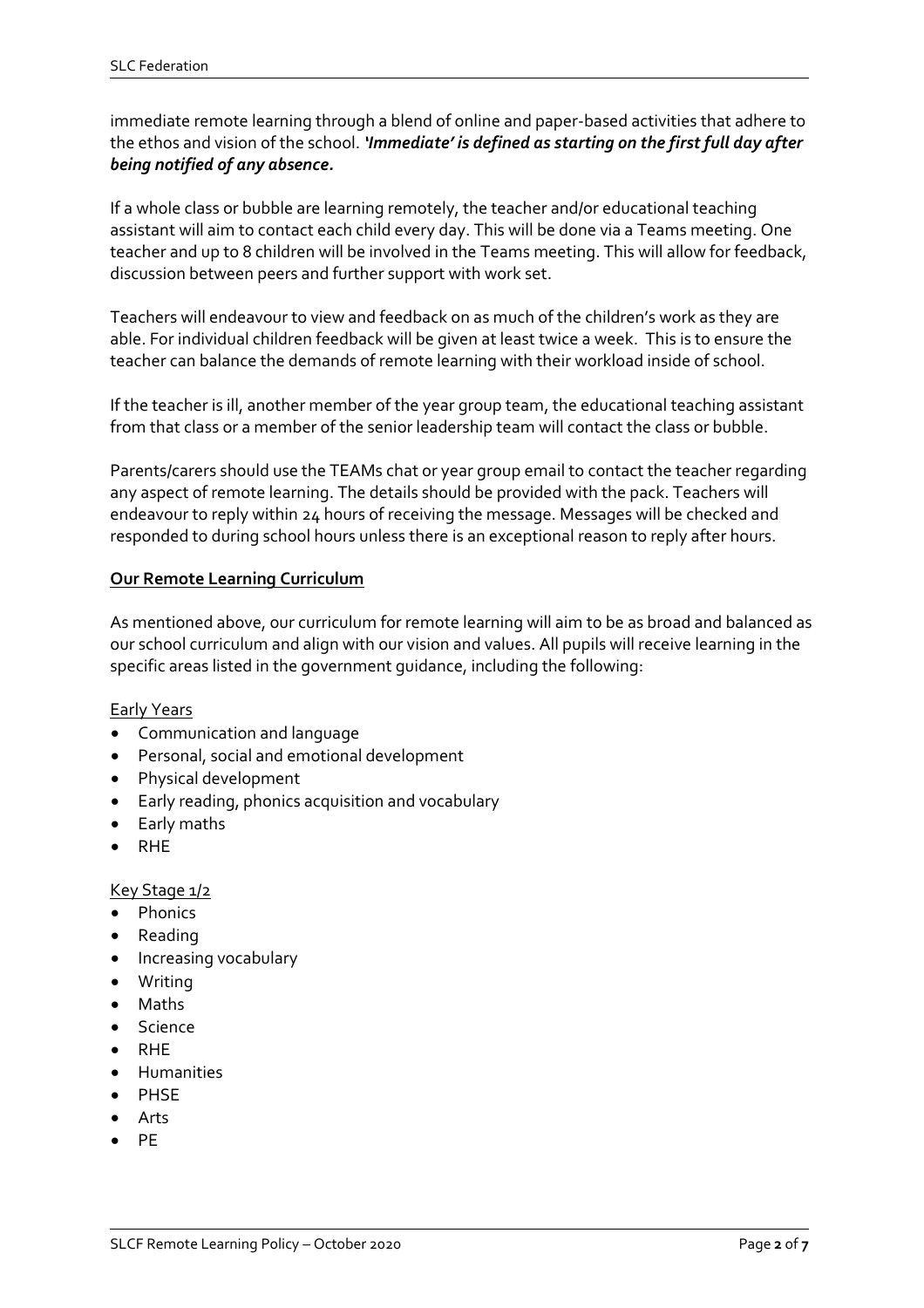In exceptional circumstances, some subjects may be given priority over others for some pupils with the aim of restoring SEMH and wellbeing.

We appreciate that learning environments may be variable. As such we will supply rich learning experiences and resources that families can access, either from school or online, with the aim of motivating and engaging all children. This will include an element of PHSE/RHE so their personal development continues to grow alongside their academic learning. Consideration will be given to the level of differentiation and high quality teaching resources required to best achieve this.

# **Daily Routine for Remote Learning**

**Unlike remote learning during lockdown, it is a statutory expectation that school provide children with a minimum amount of remote learning to be completed each day when it is not possible to be in school.**

Evidence suggests that the best way to support remote learning is to have a set routine each day. We will provide a layout of what could be a typical day and the expectations for each day. This is not compulsory, it is a recommendation.

It is understood that all family circumstances will be different, including the amount of support children can be given at home. Following parental consultation, the time parents/carers have available to support remote learning differs greatly, due to a range of valid circumstances. This will be considered when setting expectations for remote learning and flexibility will be built into the time table.

We therefore recommend the following daily focus depending on the amount of time available.

- Up to two hours complete all activities for maths, English, PE and then choose one subject that supports the child's interests or aspirations.
- Up to three hours complete the maths, English, PE and then choose two subjects that supports the child's interests or aspirations.
- Up to four hours complete all the learning in the pack.
- Over four hours children to extend their learning by creating an activity of their own based on something they have been given by the teacher. In school we call this negotiating, it is an integral part of CCL.

#### **Interaction with Teachers and Peers**

Our remote provision will be delivered through PING, Microsoft TEAMs and email at Linthwaite, and Microsoft TEAMs and email at Scapegoat Hill. This will allow for daily virtual contact (for whole bubble/class closures) with class teachers, support staff where appropriate and peers, within a secure and well managed environment. It will also allow for interaction between class peers to ensure they continue to feel part of a class and the school.

We are keen to make remote learning an interactive experience through the submission and sharing of work by children and delivery of feedback from teachers and arranging opportunities for children and families to compete, interact and collaborate, this can be done through quizzes, games and collaborative work in TEAMs.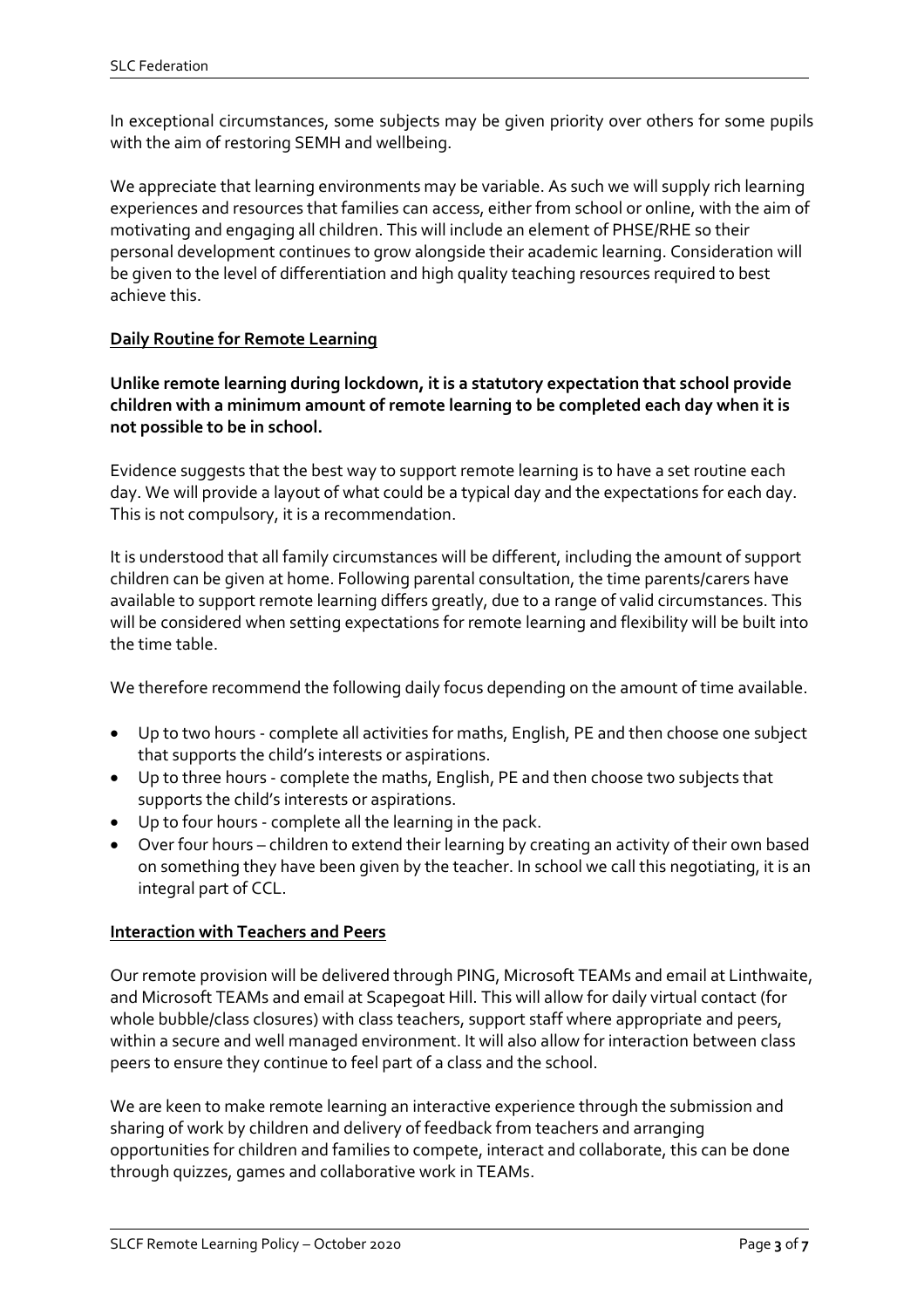While **live teaching** a primary-age class remotely is not practical, we are hoping to use it to provide some safe, supervised and structured opportunities for children to 'meet up' with their teacher and classmates.

Communication between staff and pupils/families **must** be through the authorised school systems above and not through other communication systems such as Zoom or personal social media accounts. It should follow the usual rules outlined in the Online Safety Policy and Acceptable Use Agreements.

Teachers will be available for 'chats' feedback and online support during the usual school hours. We understand this may not fit with every family's timetable. Emails can be sent at any time, a minimum of 24 hours from receipt in school hours should be allowed before expecting a response. Some emails may require time for research, as this is a new system for school. If this is the case, teachers should acknowledge the email and give an approximate time when parents/carers can expect to get a full reply.

Due consideration should be put in by staff before sharing photo or video as to whether there are any issues regarding reputation, professional conduct, online safety or other safeguarding. We would strongly recommend that staff avoid using personal devices and should only use school provided equipment.

# **Our Remote Learning Packs**

Our packs have been created to cater for a wide range of anticipated absences, for example:

- Absence due to a child waiting for test results (3 days)
- Absence due to an individual positive COVID-19 result of a household member (10 days)
- Absence in the event of a whole class or bubble needing to isolate (10 days)

#### Three-day pack

When children are isolating short term waiting for test results, a three-day pack will be sent home. Work should be completed and, where possible, returned to school. Any work returned should be placed in a bag and left for 48 hours. This is the quarantine time for most materials. If there is any plastic – for example if your child has made a model – then the quarantine time increases to 72 hours.

Different activities will be set for each day for maths, reading and writing. Other subjects will be included as stand-alone or project-based activities, to link with CCL style learning.

#### Ten-day pack – individual absence

When individual children or families are isolating due to a positive test in the household or track and trace, a ten-day pack will be sent home and regular contact with the teacher, i.e. two or three time a week, will be done over the phone. It will not be possible for live sessions with the class teacher during the day as they will be teaching in class. However, high quality video lessons and online feedback will be given and learning will be directly linked to the learning taking place in class. This will ensure children can return to school and access learning straight away; the risk of gaps in learning is greatly reduced.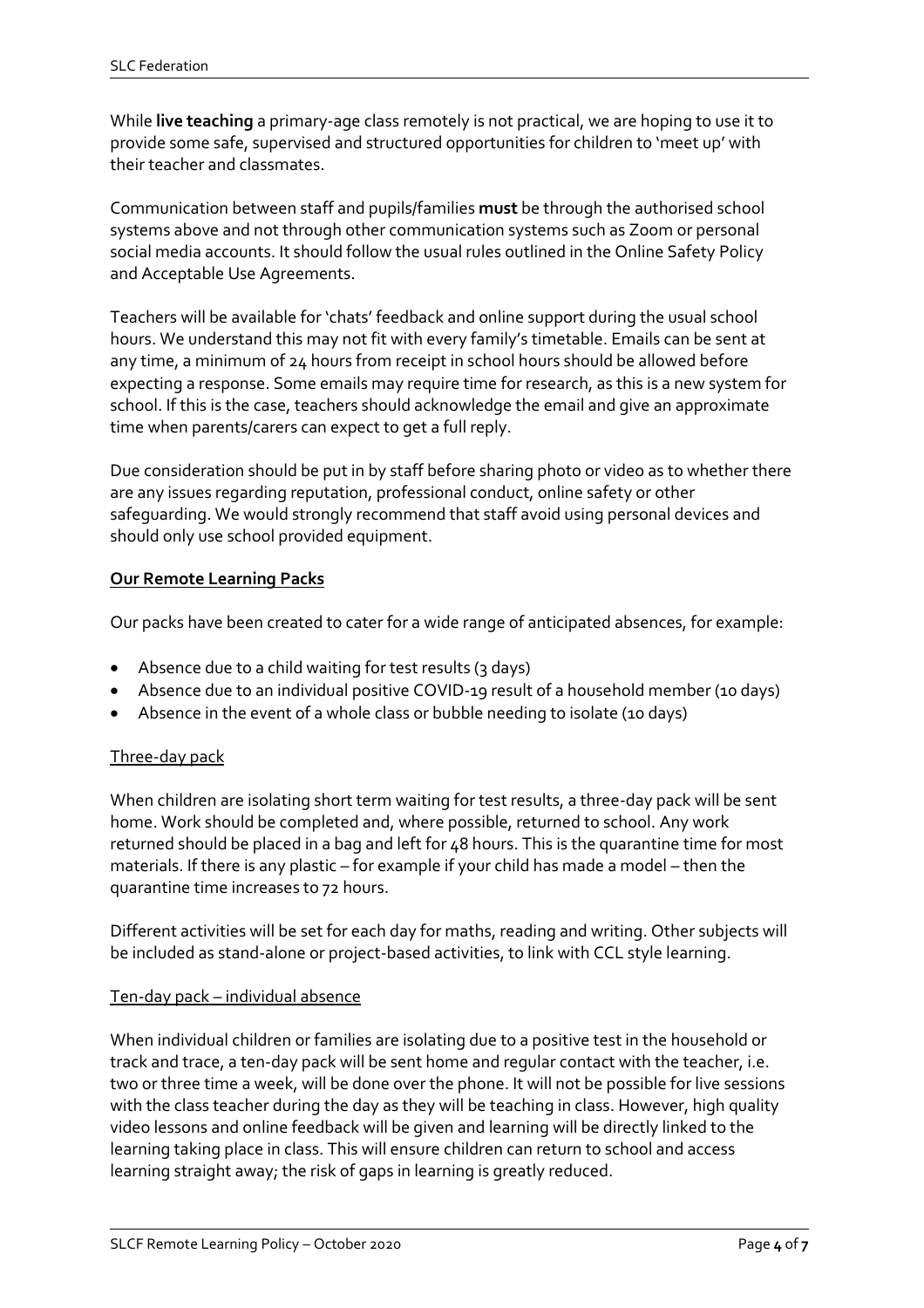#### Ten-day pack – whole class or bubble

When a bubble or larger group of children have to isolate for two weeks due to a positive test. Here, teachers will send home daily work via PING or Microsoft 365 Education. New learning will take place through online video lessons, from websites recommended by the Department for Education (DfE), along with differentiated tasks to support your child. Teachers and educational teaching assistants will be available throughout the day (providing they are well) to support your child. Timetabled live 'checking in' sessions each day will be organised where children can ask any questions and get live support. It is important that you support your child to attend these sessions. The times will be available the day before for you to book when it is convenient. This will be done through our new Microsoft Office 365 Teams and Education system.

# **Online Learning Resources**

Teaching staff will create a wide range of learning opportunities for all pupils. They will do this by accessing online resources recommended by the government, for example we will draw heavily on Oak Academy and BBC Bitesize. We will also include resources from our existing subscriptions used in school: SCARF, TT Rockstars and Spelling Shed. These are high quality resources that complement our bespoke planning for an exciting and ambitious curriculum.

BBC Bitesize <https://www.bbc.co.uk/bitesize/dailylessons> Oak Primary <https://www.thenational.academy/>

#### **Reviewing and Monitoring our Remote Learning Provision**

Our remote education provision will be regularly reviewed to ensure it develops alongside good practice guidance and the needs of the children. We have focused on the quality of the teaching and resources and considered responses from parents regarding access to digital technology, time spent online and parental/carer support/ability.

Packs will be differentiated to meet the needs of the individual child. Resources can be supplied where they cannot be obtained by parents/carers.

#### **Safeguarding**

Safeguarding is a high priority during remote learning, teachers need to make sure that anything they have concerns about are reported to the Designated Safeguarding Lead (DSL) in the first instance, via face to face, telephone call or email (anonymise email). If the DSL is not available reports should be directed to a member of the Senior Leadership Team.

 $\overline{a}$ 

Concerns may include:

- No contact from a child without an explanation from parents/carers
- Low mood of a child
- Greatly reduced interest in work or discussions with peers
- Work produced not up to normal expectations
- Disclosure of information by a child or parent/carer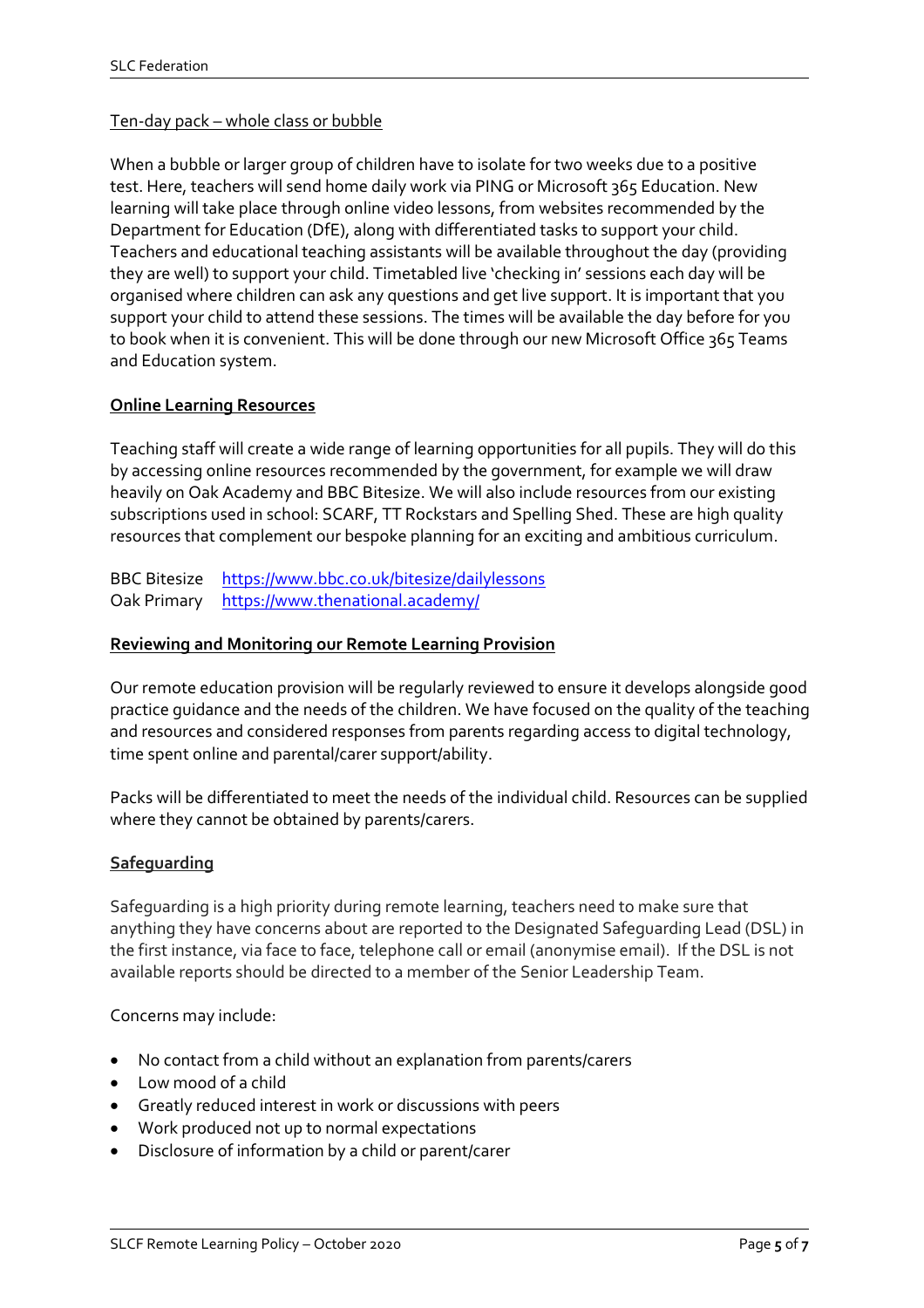# **Safeguarding and TEAMs**

TEAMs has been set up by our IT company. All classes have been arranged so the teacher can have contact – i.e. set up meetings, organise chats, assignments and feedback; however children or other family members will not be able to contact peers or other families directly through the schools' TEAMs arrangements. Staff will receive full training on how to use TEAMs effectively and safely to ensure the most efficient use in supporting remote learning for all.

The chat function should be used for:

- Asking questions of the teacher regarding work set
- Receiving answers to questions
- Receiving feedback or challenges
- Receiving and requesting support

TEAMs meetings will not be compulsory, and we understand that it may not be possible for parents/carers to support children with meetings during the school day. However, we would urge parents to aim to attend at least two meetings a week. This will support children's wellbeing and sense of belonging.

A timetable will be set and a choice of at least six times will be given throughout the school day when children can join a meeting. Only one meeting per day will be needed. If a child appears to need more then a discussion with the class teacher should take place.

#### **Keeping Children Safe in Education (KCSIE) 2020!**

All staff members read and keep up to date with government guidance on KCSIE and follow the steps listed below.

- Always use school accounts, NEVER personal ones
- Only use approved platforms (approved by SLT)
- Work in a safe and secure place, blur background if needs be to ensure nothing can give away where you live. (Also prevents people being seen in pants!)
- Dress as you would for school
- Consider who is about (partners/children etc). They should not be able to see or speak to the children nor should they be able to see or hear what is going on in the background
- If someone does need to enter the workspace, tell people what is happening, mute and switch off for a short period of time
- Ask children to NOT work in bedrooms but in a communal space and ensure they are not wearing pj's – dress as you would for school!
- Ask parents who'll also be there to be mindful that other children might see or hear them and anything in the background

- Make sure that you don't have any tabs open that you could accidentally switch on to (Facebook or Twitter for example)
- Be regular let others know when you are going 'live' etc
- Avoid 1:1 with children
- Keep a log of who, when, how long and if anything went wrong/any concerns